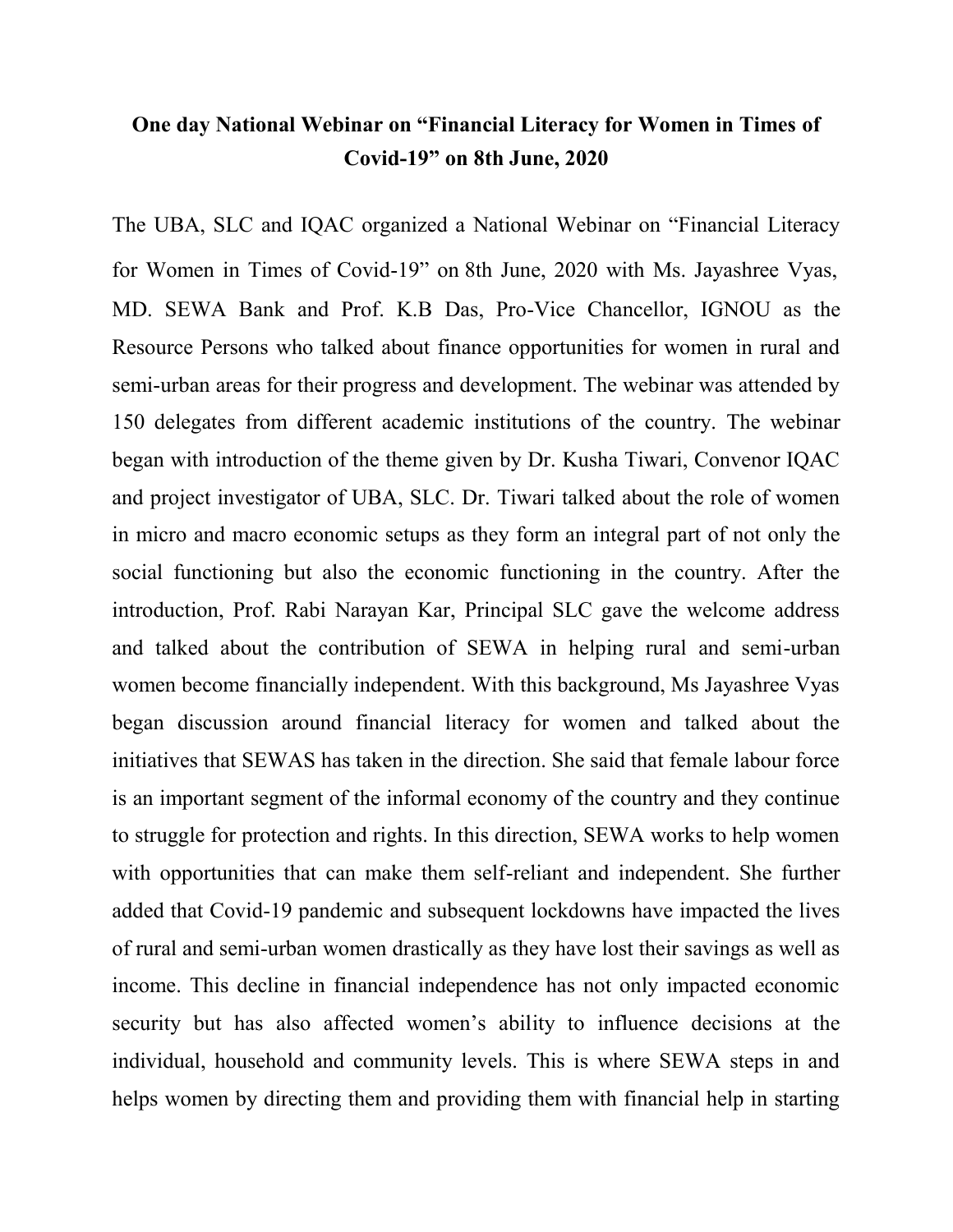and restarting their work. SEWA has always helped educate women about money management and financial literacy through educative programmes and workshops. Ms. Vyas concluded by assuring that SEWA would be glad to help SLC with its UBA project in assisting the college design financial literacy programmes to be conducted in the villages adopted by the college under UBA. The discussion was further taken up by Prof. K.B Das who talked about how Covid-19 pandemic has created additional challenges for low-income families. Risk for women in microenterprises and in the informal sector has increased exponentially during the pandemic as income generation has been impacted by lockdowns. He also talked about the role that organizations like SEWA can play in help women in these desperate times. The discussion was followed by a very lively interaction with the participants who eagerly asked questions and discussed further on the topic. The webinar ended with a vote of thanks to the resource persons and the participants for a very lively discussion.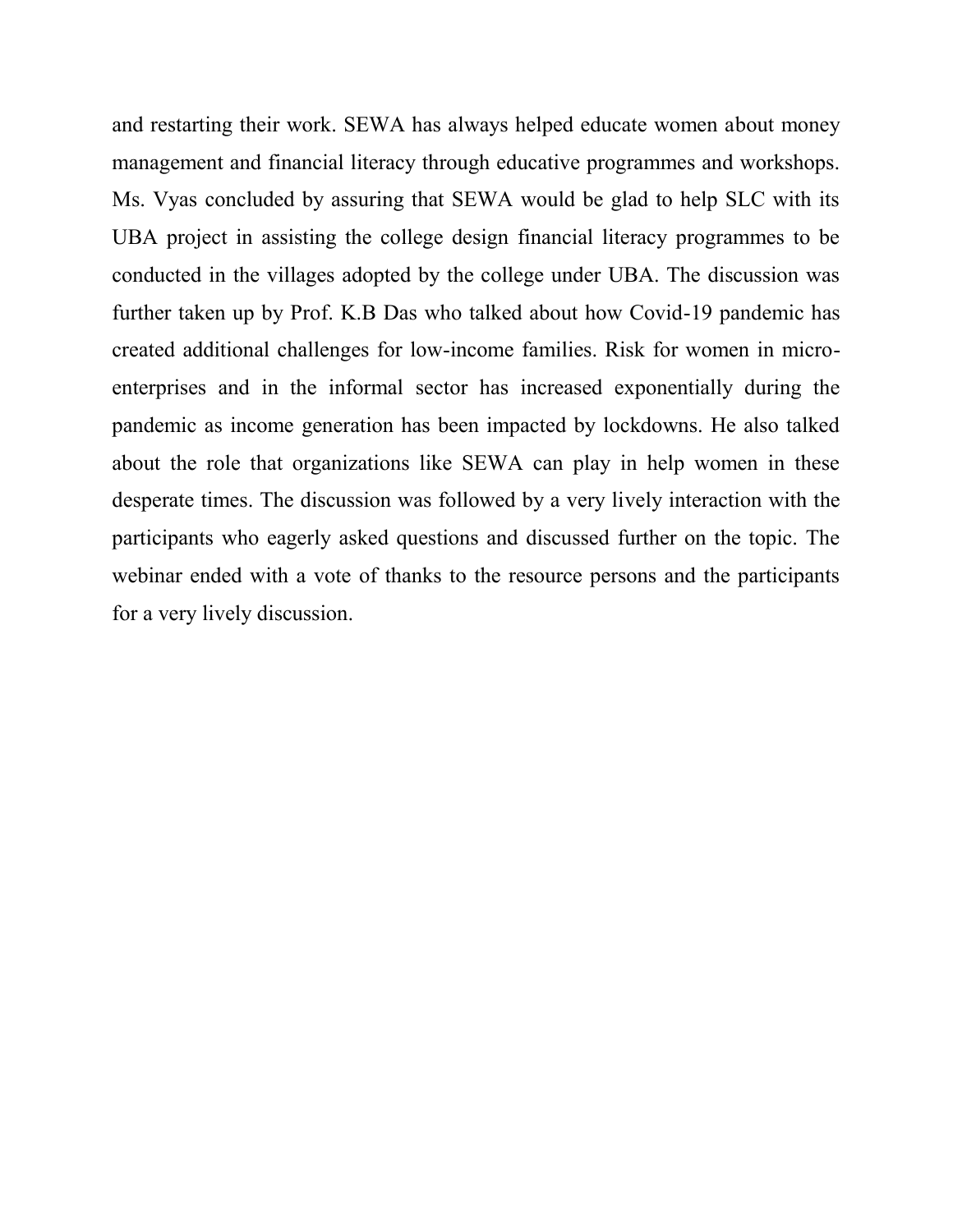

SLC (University of Delhi) Shyam Lal College



### **IQAC** and

## Unnat Bharat Abhiyan, SLC

organize Webinar

on

# **FINANCIAL LITERACY FOR WOMEN IN**

### **TIMES OF COVID-19**

Inaugural Speaker





Date:- 8 June 2020 Time:- 4pm onwards Platform:- Zoom

Prof. K.B. Das (Pro-VC IGNOU)



Ms. Jayshree Vyas (MD Sewa Bank)

Register yourself with the link:- https://forms.gle/r9LyxVea87J774FR8

#### Dr. Kusha Tiwari Coordinator IQAC & UBA, SLC ORGANISING COMMITTEE

Dr. Ashu Gupta Dr. Gayatri Chaturvedi Dr. Sunaina Zutshi Dr. Arkaja Goswami

Dr. Anuj Kumar Sharma Dr. Kavita Arora Mr. Jagat Singh Chauhan Dr. Rahul Tomar

#### Prof. Rabi Narayan Kar Principal, SLC

Dr. Samrendra Kumar Dr. Neelam Dabas Dr. Vivekanand Nartam Dr. Sitaram Kumbhar Dr. Sushil Kumar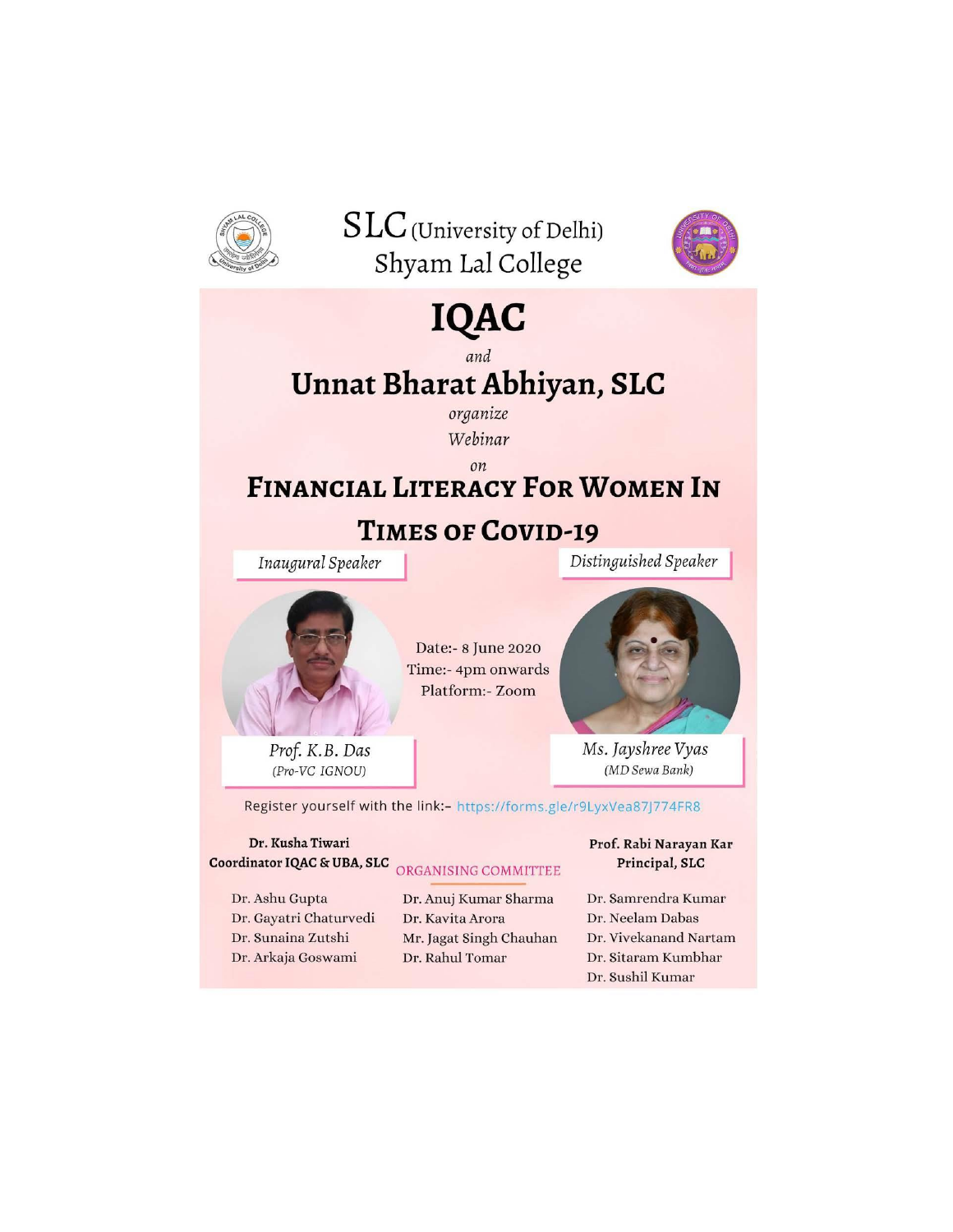

| $\odot$<br>ø                        | <b>Recording</b>                                             |                       |                                                                                                                                      |                                            | Speaker View                      | 북는 Exit Full Screen |
|-------------------------------------|--------------------------------------------------------------|-----------------------|--------------------------------------------------------------------------------------------------------------------------------------|--------------------------------------------|-----------------------------------|---------------------|
|                                     | Kusha Tiwari                                                 | Ruchika               | Shyam Lal College                                                                                                                    | Jayshree Vyas                              | X Kanhu Charan Bar                |                     |
|                                     | X Nokie6                                                     | % sushil              | X Monica Sharma                                                                                                                      | X Vivekanand Nartam                        | <b>Anchal</b>                     |                     |
| 1/3                                 | 华德国<br>Dr. Anuj Kr. Sharma                                   | Rahul Tomar           | <b>Neelam Dabas</b>                                                                                                                  | <b>Sonal Gupta</b><br>$\pmb{\mathcal{R}}$  | SHRAWAN KUM<br>$\pmb{\mathbf{x}}$ | 1/3                 |
|                                     | <b>Devender Kumar</b><br>$\mathbf{z}$<br>$\pmb{\mathcal{R}}$ | <b>Nitin Aggarwal</b> | Anita Samkaria<br>¥                                                                                                                  | <b>Renuka Dixit</b><br>$\pmb{\mathcal{X}}$ | Mayuri Dutta<br>$\chi$            |                     |
|                                     | Anjana Das<br>$\pmb{x}$<br>$\pmb{\varkappa}$                 | RS<br><b>RKSS</b>     | From RKS S to Everyone<br>I thank you both sir and mam<br>for giving us a important<br>information about financial<br>literacy for w | <b>Nitya Tandon</b><br>$\pmb{\chi}$        | Divya K.<br>$\pmb{\chi}$          |                     |
| $\sim$<br><b>Stop Video</b><br>Mute |                                                              |                       | $\bullet$<br>$22^{74}$<br>$\hat{\mathbf{T}}$<br><b>Share Screen</b><br>Participants<br>Chat                                          | ø<br>Reactions<br>Record                   |                                   | Leave               |